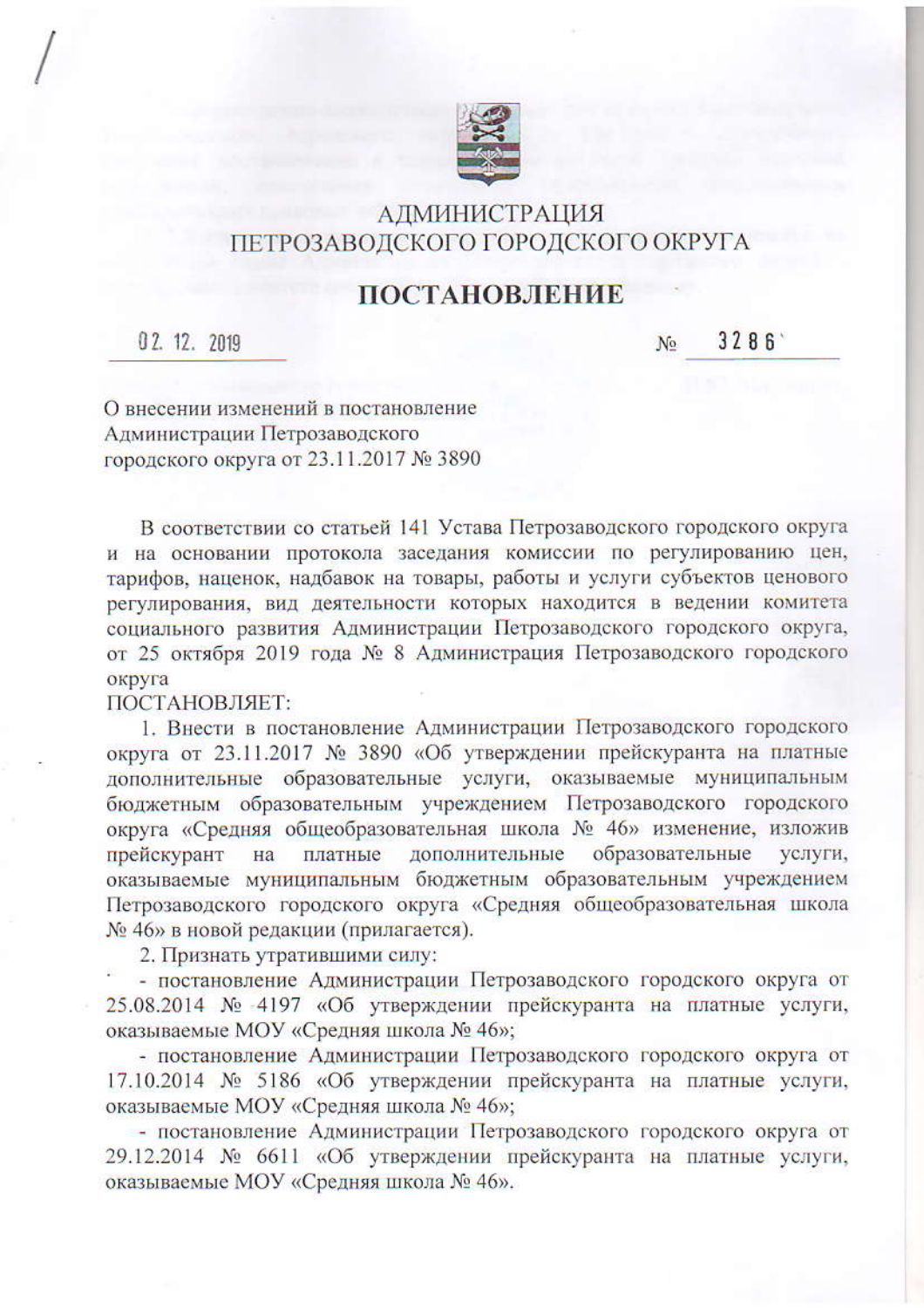3. Информационно-аналитическому управлению аппарата Администрации Петрозаводского городского округа (А.А. Сильченко) опубликовать настоящее постановление в периодическом печатном средстве массовой информации, являющемся источником официального опубликования муниципальных правовых актов.

4. Контроль за исполнением настоящего постановления возложить на заместителя главы Администрации Петрозаводского городского округа председателя комитета социального развития Л.В. Иконникову.

Глава Петрозаводского городского округа

ERONP

И.Ю. Мирошник